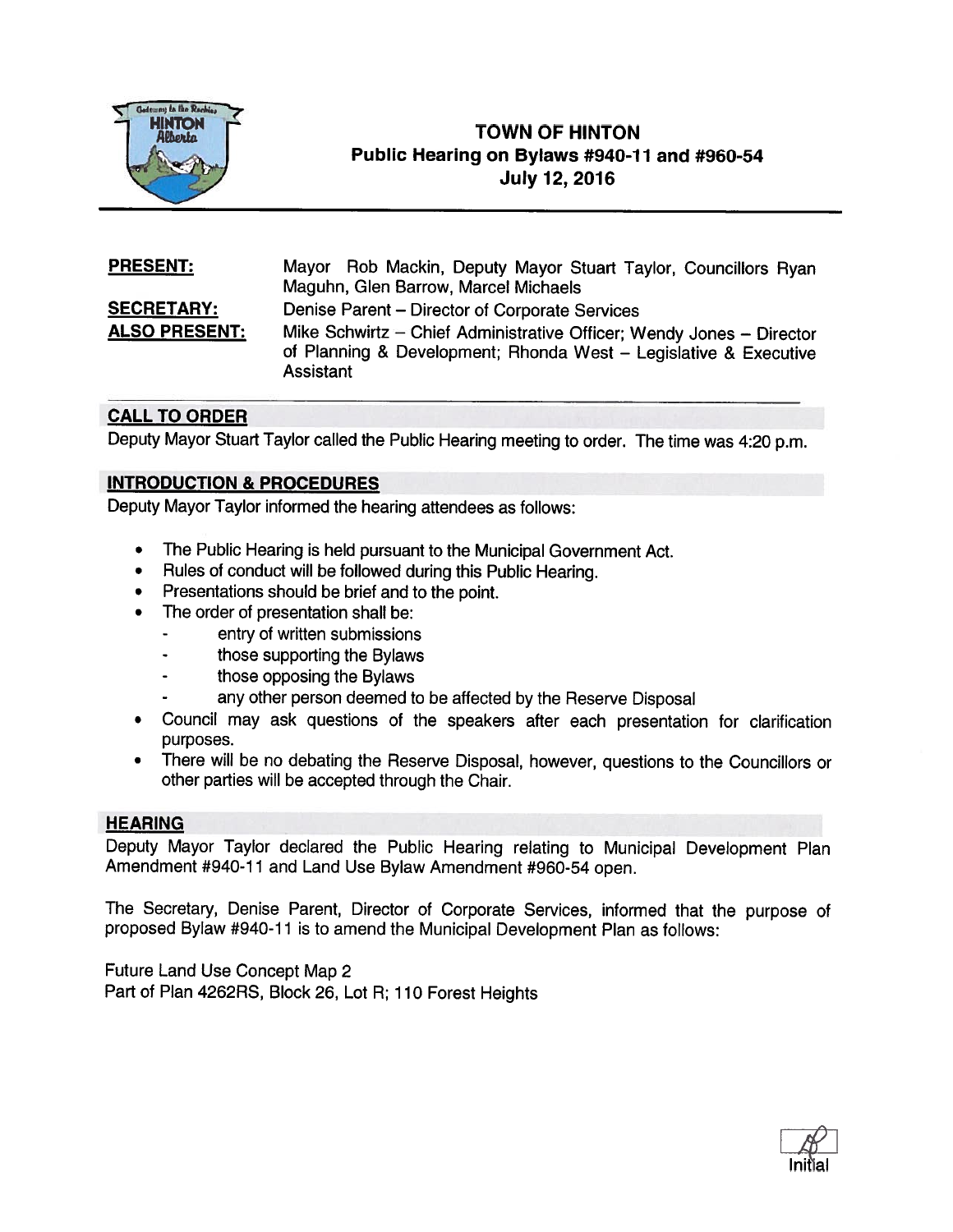Town of Hinton Public Hearing for Bylaws #940-11 and #960-54  $-$  July 12, 2016 Page 12

## FROM: Residential TO: Highway Commercial

Part of Plan 002 0173, Lot 19; 537 Gregg Avenue FROM: Open Space — Passive Recreation/Environmental TO: Highway Commercial

The Secretary, Denise Parent, Director of Corporate Services, informed that the purpose of propose<sup>d</sup> Bylaw #960-54 is to amend the Land Use Bylaw as follows:

Part of Plan 4262RS, Block 26, Lot R; 110 Forest Heights

## FROM: R-2 Low Density Multiple Family Residential TO: C-3 Highway Commercial

Part of Plan 002 0173, Lot 19; 537 Gregg Avenue

# FROM: PR Parks and Recreation

#### TO: C-3 Highway Commercial

First reading was <sup>g</sup>iven to Bylaw #940-11 and Bylaw #960-54 on June 7, 2016.

Notice of this Public Hearing was advertised non-consecutively in the Hinton Voice on June <sup>23</sup> and July 7, 2016. In accordance with the MGA Section 606(1), notice of the bylaw must be published for <sup>2</sup> consecutive weeks in the newspaper. The Secretary asked if there is anyone presen<sup>t</sup> who had an objection with respec<sup>t</sup> to the public hearing being advertised non consecutively? There were no objections and the hearing continued.

The following written comments have been received to date:

a) Report from the Planner

Deputy Mayor Taylor requested:

a) Are there any late written submissions relating to the Bylaws?

The Secretary read <sup>a</sup> letter received on July 11, <sup>2016</sup> from the President of the Hinton Historical Society in support of the amendment (see Attachment #1).

b) Is there anyone who supports the Bylaws and wishes to speak?

Lorraine Johnston-Mackay is in suppor<sup>t</sup> of the amendment and reiterated that the submitted letter asks that any artifacts that may be unearthed be <sup>p</sup>hotographed for historical purposes and, if possible, presented for identification and possible donation for historical preservation and interpretation.

c) is there anyone who opposes the Bylaws and wishes to speak? None.

d) Is there anyone deemed to be affected by the Bylaws and wishes to speak? None.

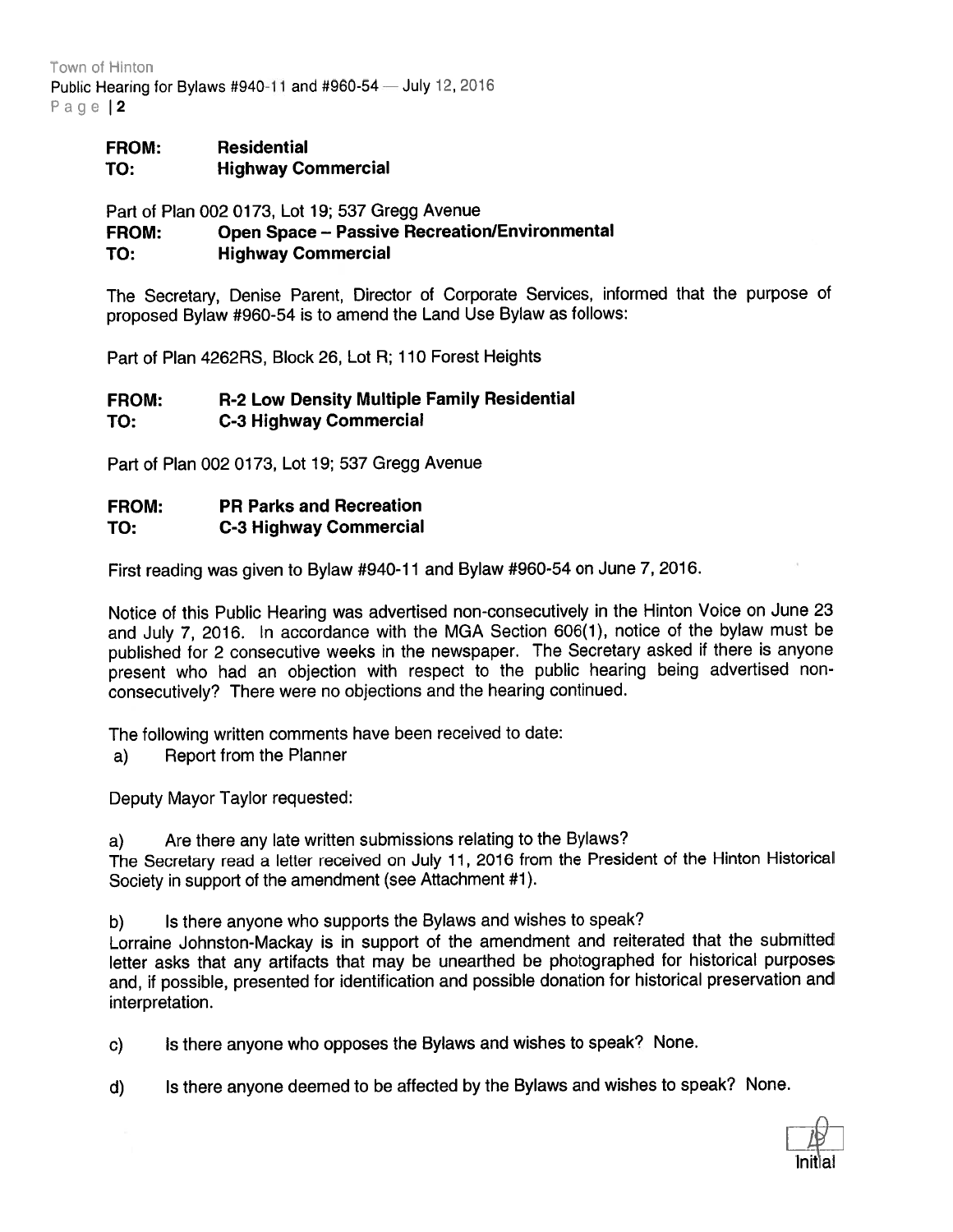e) Are there any comments from Council's Planning Advisors? Refer to the Public Hearing Report dated July 5, 2016.

- f) Do the Councillors have any further questions? No.
- g) Do the Councillors require further information? No.

Two options were presented to Council for their consideration:

- a) Adjourn the Public Hearing; or<br>b) Adjournment the Public Hearin
- Adjournment the Public Hearing for continuance.

Deputy Mayor Stuart Taylor declared the public hearing relating to Bylaw #940-11 and Bylaw #960-54 closed.

#### ADJOURNMENT

BARROW - That the Public Hearing adjourn.

The time was 4:27 pm.

CARRIED

DEPUTY MAYOR

CORPORATE SERVICES

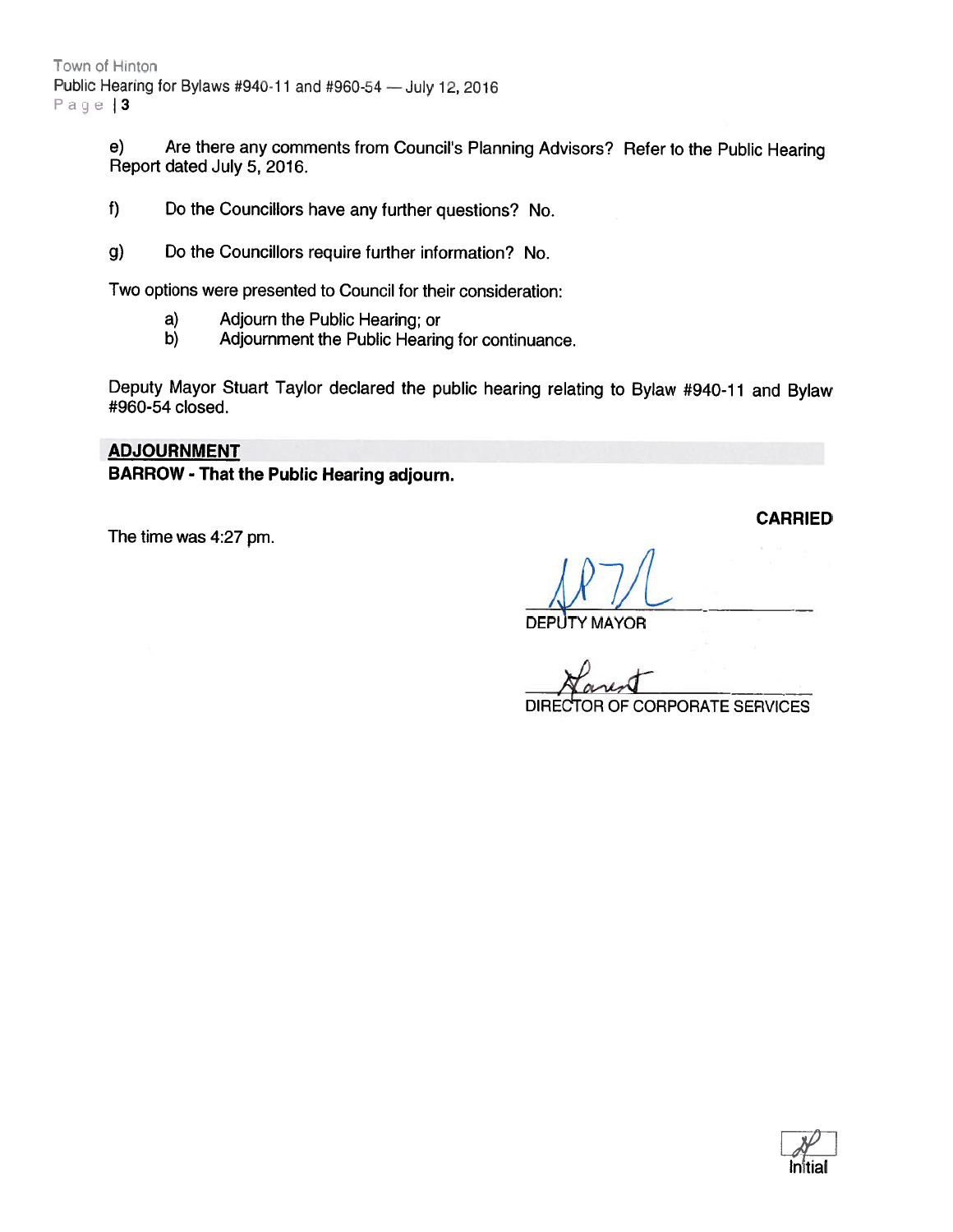$\begin{aligned} \mathcal{L}_{\mathcal{A}} &= \frac{1}{2} \sum_{\mathbf{a}} \frac{1}{\mathcal{A}} \sum_{\mathbf{a}} \frac{1}{\mathcal{A}} \mathcal{A}^{\dagger} \mathcal{A}^{\dagger} \mathcal{A}^{\dagger} \mathcal{A}^{\dagger} \mathcal{A}^{\dagger} \mathcal{A}^{\dagger} \mathcal{A}^{\dagger} \mathcal{A}^{\dagger} \mathcal{A}^{\dagger} \mathcal{A}^{\dagger} \mathcal{A}^{\dagger} \mathcal{A}^{\dagger} \mathcal{A}^{\dagger} \mathcal{A}^{\dagger} \$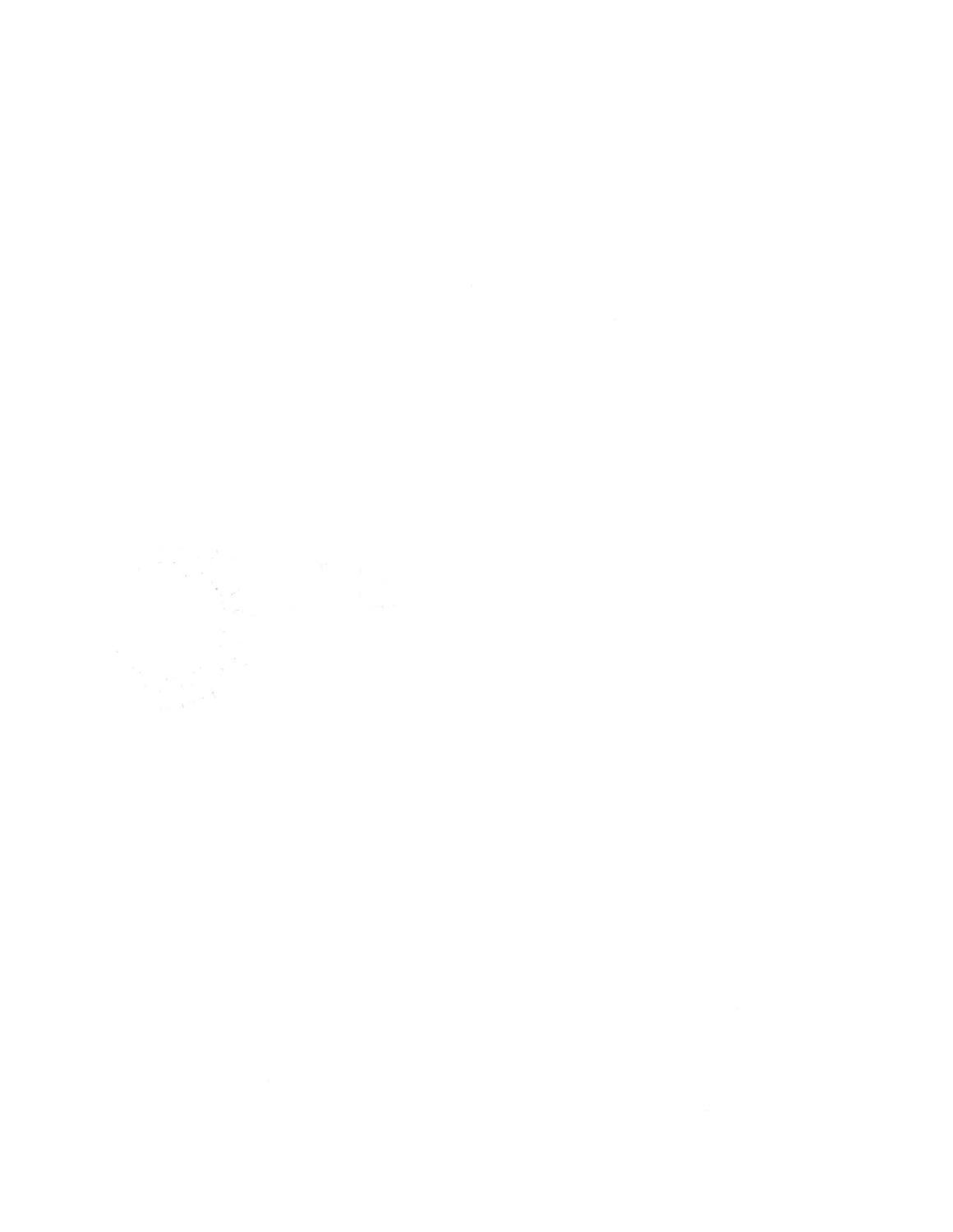July 11, 2016

Town of Hinton 2<sup>nd</sup> Floor, 131 Civic Centre Road Hinton, AB T7V 2E5

Re: Municipal Development Plan **Bylaw Amendment #940-11** 

Part of Plan 002 0173, Lot 19; 537 Gregg Avenue FROM: PR Parks and Recreation TO: C-3 Highway Commercial

In regards to Bylaw Amendment #940-11, the amendment is supported. This submission is to ensure the area that is within Part of Plan 002 0173, Lot 19; 537 Gregg Avenue is identified as an area of historical significance.

This lot is part of the historic site of the Hinton Collieries Mine that was located along Happy Creek. The research done indicates the location of the mine payroll office, warehouse and washhouse were in this area.

In considering future development of this lot it is requested that the development keep in mind the possibility of artifacts or other historical items being unearthed. With this possibility it is requested that the historical significance of this area be acknowledged and any artifacts that may be located, be in the least photographed for historical purposes and that where feasible, items that may be found be presented for identification and possible donation for historical preservation and interpretation.

Attached is information concerning this area. This information is gathered from literature that was part of a project of the Town of Hinton for an interpretive park in the area. Historical research was completed by professional archeologists.

Thank you.

Regards,

Koram Alatortof

Lorraine Johnston-MacKay

President **Hinton Historical Society** 225 Gregg Avenue Hinton, AB T7V 2C4 hintonhistory@gmail.com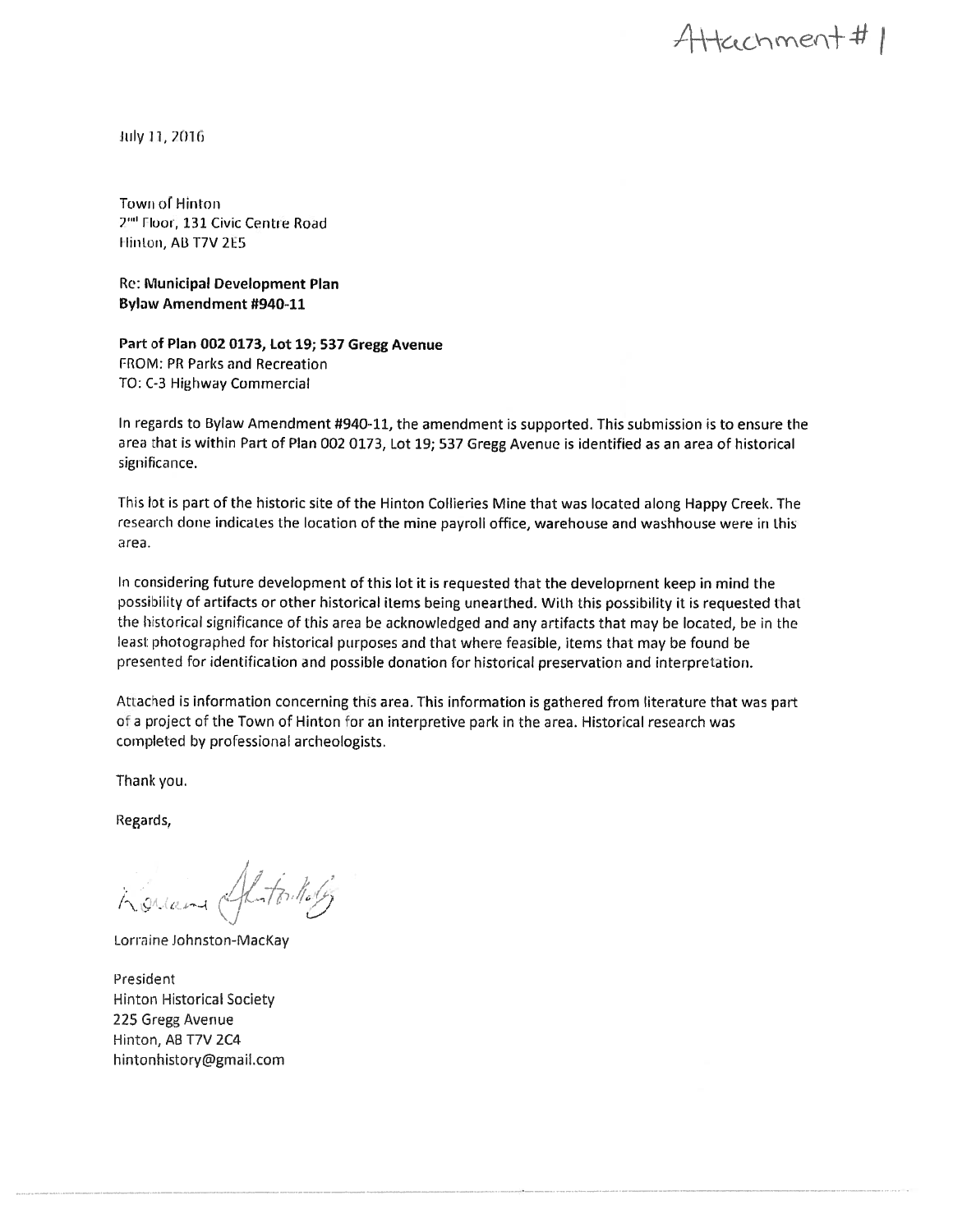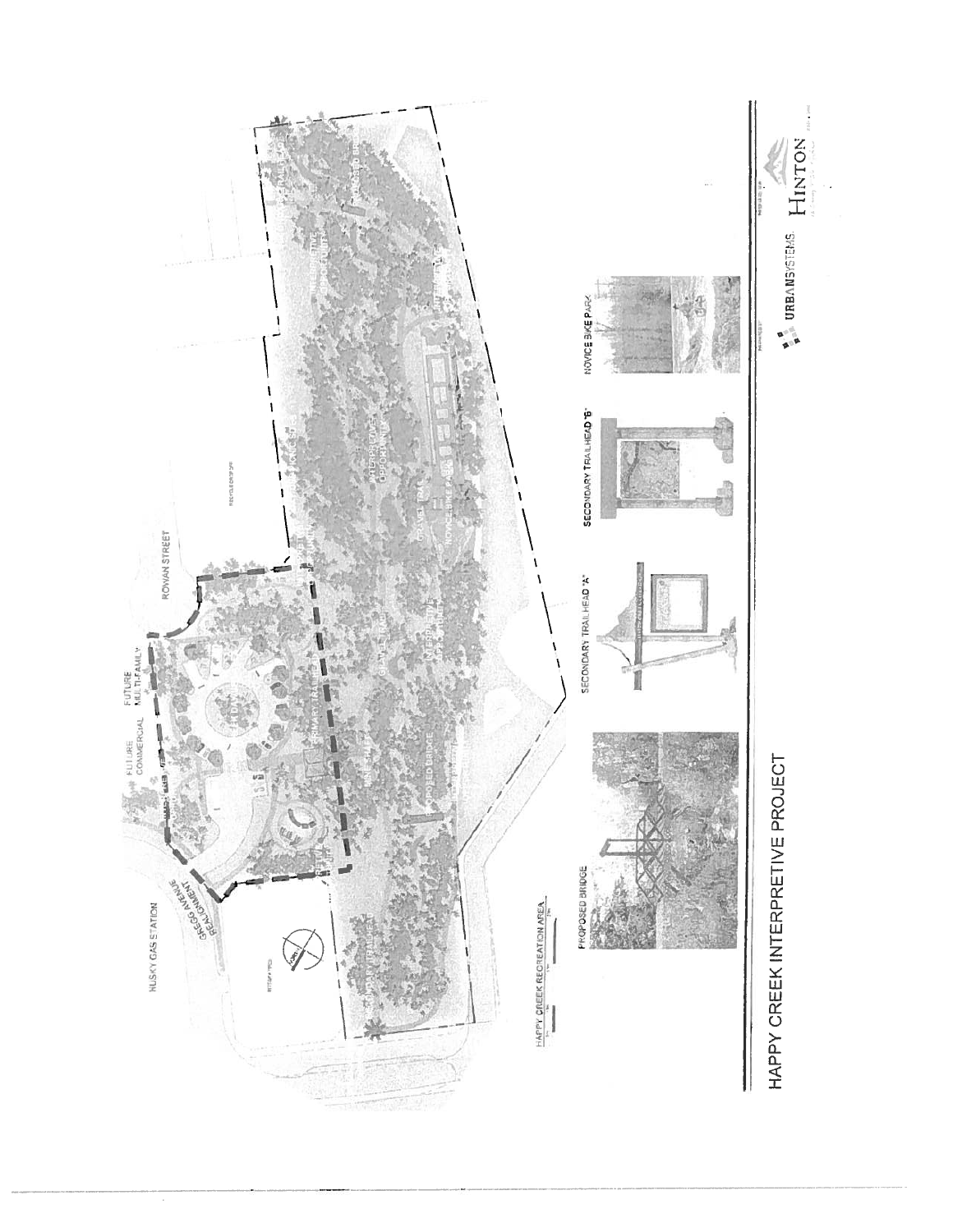

HAPPY CREEK INTERPRETIVE PROJECT

HINTON

 $\frac{1}{p}$  URBANSYSTEMS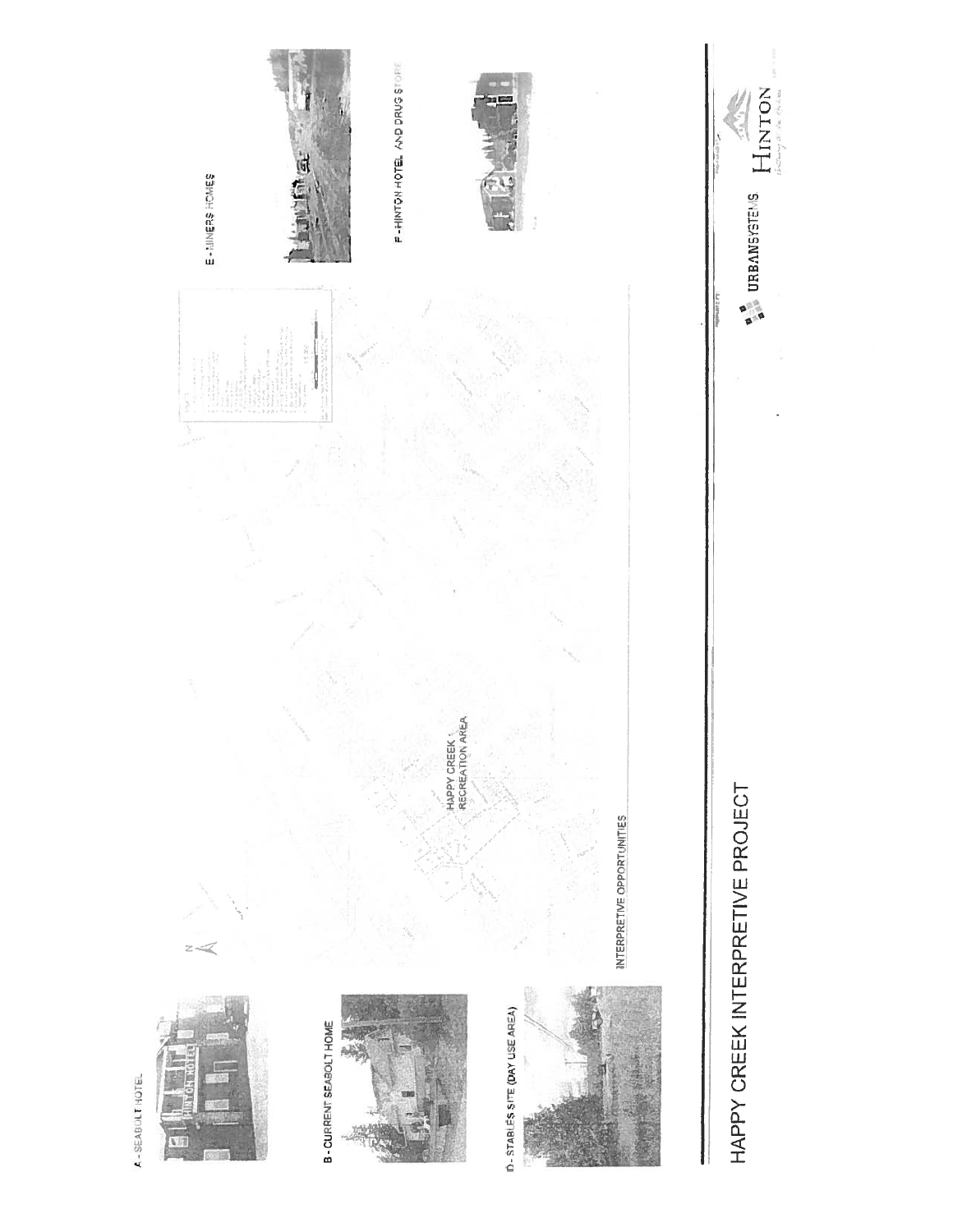

Seabolt Home at Bar <sup>F</sup> ranch; possibly same as below???

(Hart 1980:160)

#### B) Current Seabolt Home Location

- • Current location near Happy Creek area, and is near historic mine/payroll office and warehouse.
- Unknown when moved to this spot-current owners will likely have <sup>a</sup> more info; possible  $\bullet$ interview needed? Possible to ge<sup>t</sup> into construction techniques/architecture style?
- Appears to have some its original window/doors (old pane glass noted as well as some  $\bullet$ stained glass in window next to front door)
- **•** Can definitely link with Happy Creek area...
- •As an aside we also could record this as <sup>a</sup> Historic Structure Site to be on file at ACCS...
- •Plate 17 (p.40) in Research Report; additional shots:

Hinton, Happy Creek Interpretive Phase II, Topics and Ideas **Page 3** Page 3